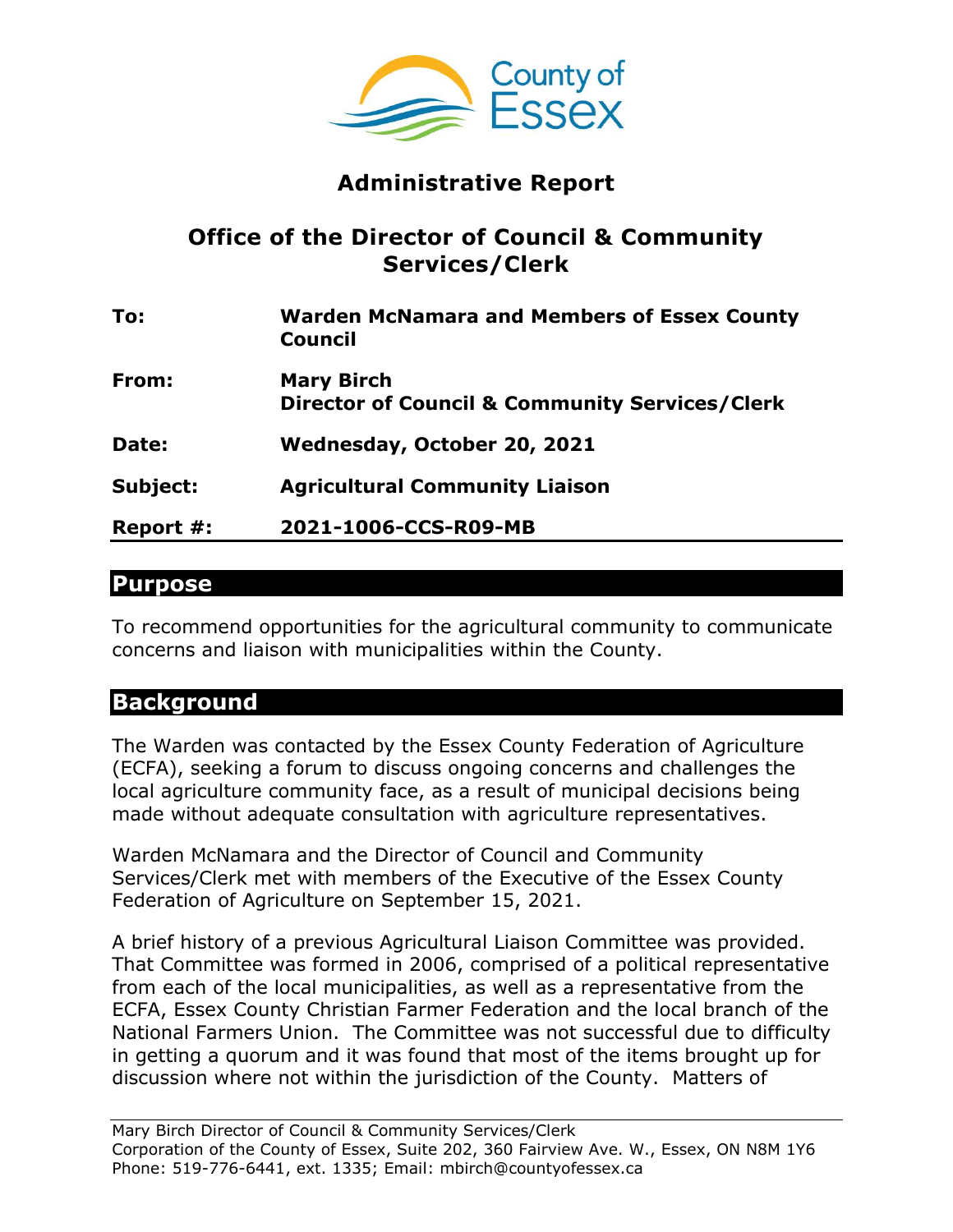drainage and pesticide by-laws were examples of areas of concern at that time.

The ECFA members explained that they were seeking the opportunity to participate in the planning stages of matters that municipalities make decisions on, which can impact the agriculture community significantly. Involvement in the early consultation stages of matters related to road infrastructure and land use planning were noted to be of the utmost importance.

Examples such as road and bridge infrastructure being constructed which will not accommodate the size of modern farm equipment; construction related road closures of routes necessary to access farms and grain elevators during harvest; and long term planning decisions which allow urban sprawl, loss of farm land and incompatible land uses were all cited as areas which the ECFA members would like to develop an avenue for better communication and consultation.

### **Discussion**

Recognizing of the importance of the agricultural industry within the region, Administration understands the need to improve communications with the ECFA and to ensure they are given opportunities to provide input into municipal decisions impacting that sector.

Within the region, there are a number of established Committees, comprised of administrative professionals from the various municipal service areas who meet quite regularly. Meetings of the municipal Planners, Treasurers, Tax Collectors, Clerks, Infrastructure Services, CWATS, etc. are already meeting to discuss sector specific common issues. In addition, whether it be a legislative requirement or not, it is common practice within the municipal sector to provide opportunities for public consultation and feedback on proposed new initiatives.

County Administration recommends utilizing the existing administrative municipal committees to provide the ECFA with the opportunity to be more involved at the planning level of municipal initiatives which impact their sector.

In order to accomplish this, it is recommended that the organizers of the regional administrative committees dealing with land use planning, road infrastructure, active transportation, drainage and any other Committee which may be dealing with an issue impacting the agriculture sector, be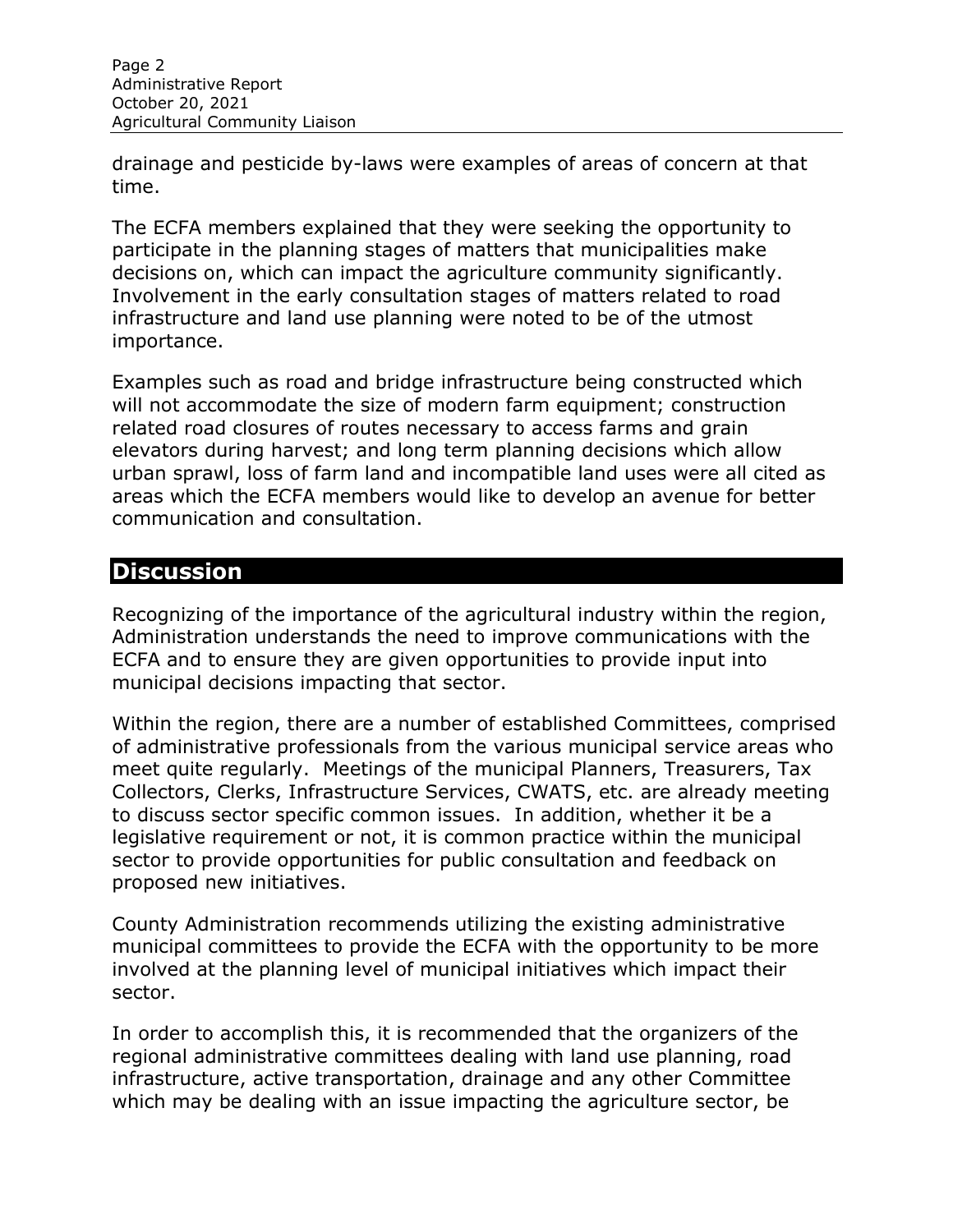Page 3 Administrative Report October 20, 2021 Agricultural Community Liaison

requested to extend an invitation to the ECFA to attend meetings which contain items of potential impact to agriculture. Recognizing that not all these committees have a need to meet on a regular basis, it would be recommended that the ECFA be invited to at least two meetings per year, to be given the opportunity to raise any concerns from the agriculture community.

Additionally, to ensure that the ECFA is aware of all scheduled public open houses, public information sessions, public surveys, etc. which are scheduled by municipalities within Essex County for the purpose of public consultation, it is recommended that a copy of this report and a request be made to the communications departments of each municipality, requesting that they advise the ECFA of best practices for ensuring they receive notification of such events within their municipality. Many municipalities provide the option of subscribing to receive automatic notifications or utilize social media to reach interested individuals and organizations.

# **Financial Implications**

There are no financial implications to be noted.

### **Recommendation**

That Essex County Council support improved communication and engagement of the agriculture sector within the region;

And further that, County Administration be directed to circulate a copy of report number 2021-1006-CCS-R09-MB to the local municipalities within the region, requesting cooperation in ensuring the Essex County Federation of Agriculture be given the opportunity to consult with administrative committees and notified of opportunities for public consultation on matters affecting the agriculture sector, as recommended in the said Report.